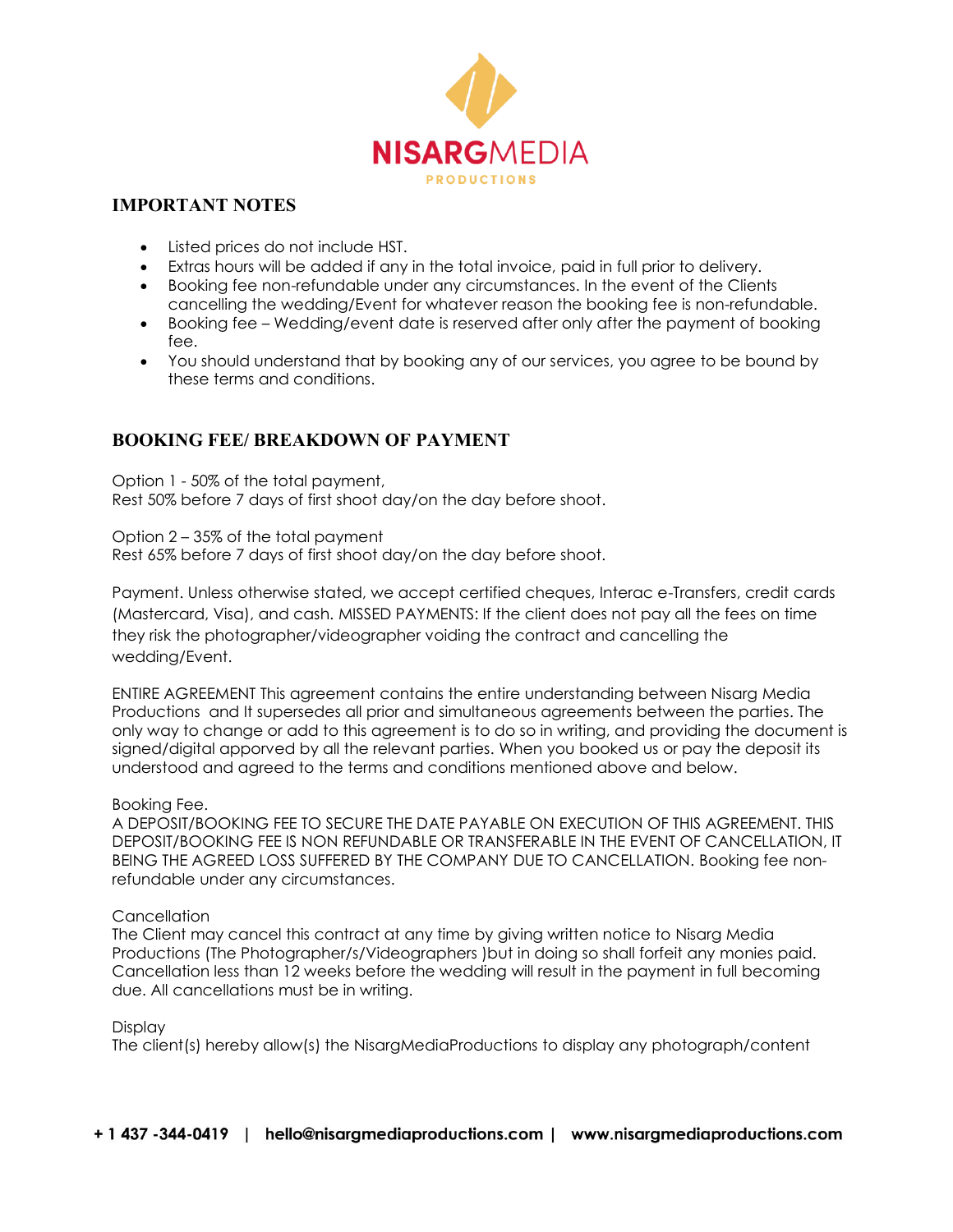

covered by this contract and to generally promote the business in advertising, brochures, magazine articles, websites, social media, sample albums etc.

HOUSE RULES: Note the Photographers/Videographers are sometimes limited by rules imposed by registrars, ministers and venue management as to what can and cannot be done. For example, some ministers insist that no flash photography is allowed, and others will insist that the Photographers/Videographers shoot from a specific location. In such circumstances, the Clients agree to accept the technical limitations that may be imposed on the equipment used. We advise the Clients to make themselves aware of the rules of the venue concerned and if necessary negotiate with the personnel concerned.

LIMIT OF LIABILITY: If a Photographer/Videographer is too ill or becomes injured and cannot supply the wedding services specified above the Photographer/Videographer will book a replacement wedding Photographer/Videographer at no extra cost to the clients. The Photographers/Videographers have working methods in place to prevent loss or damage to your images and or video. However, there is the unlikely possibility that images may be lost, stolen or destroyed for reasons in or beyond our control. In these circumstances liability is limited to the return of fees paid for the service or part thereof according to the percentage of images supplied.

OTHER PHOTOGRAPHERS: We always suggest that you tell your guests to enjoy the day with you since you are hiring professionals. However, guests are more than welcome to take photos at the wedding. Please inform them to be mindful of us so they are not getting in the shots. If a shot is ruined because of a guest getting in our way, we are not responsible.

Reshoots: Client will be charged 100 percent fee and expenses for any reshoot required by Client. For any reshoot required because of any reason outside the control of Client, specifically including but not limited to acts of God, nature, war, terrorism, civil disturbance or the fault of a third party, Photographer will charge no additional fee, and Client will pay all expenses. If Photographer charges for special contingency insurance and is paid in full for the shoot, Client will not be charged for any expenses covered by insurance. A list of exclusions from such insurance will be provided on request.

Loss of Product. In the event that any or all product(s) are lost, such as damage to or loss of a component of the product necessary for final delivery, Vendor shall refund Client a pro-rated portion of the Total Cost based on the amount of Services that were completed/provided against the amount of Services that were agreed to be completed/provided.

Each party hereto hereby undertakes not to cause any harm to the other party's reputation in the market and not to make, whether directly or indirectly (including through any of its affiliates, officers, employees or directors), any negative or disparaging remarks about such party or any of its affiliates, officers, employees, directors (in each case, in their capacities as such), products, services or business practices. You agree that you will not make any negative comments or defamatory remarks, in writing, orally or electronically, about the Company or any other Release and their respective products and services. Client further agrees that they will not disparage Photographer/videographer, or post any negative comments, reviews, feedback, complaints, insults, or other counter-productive content about Photographer or services provided in any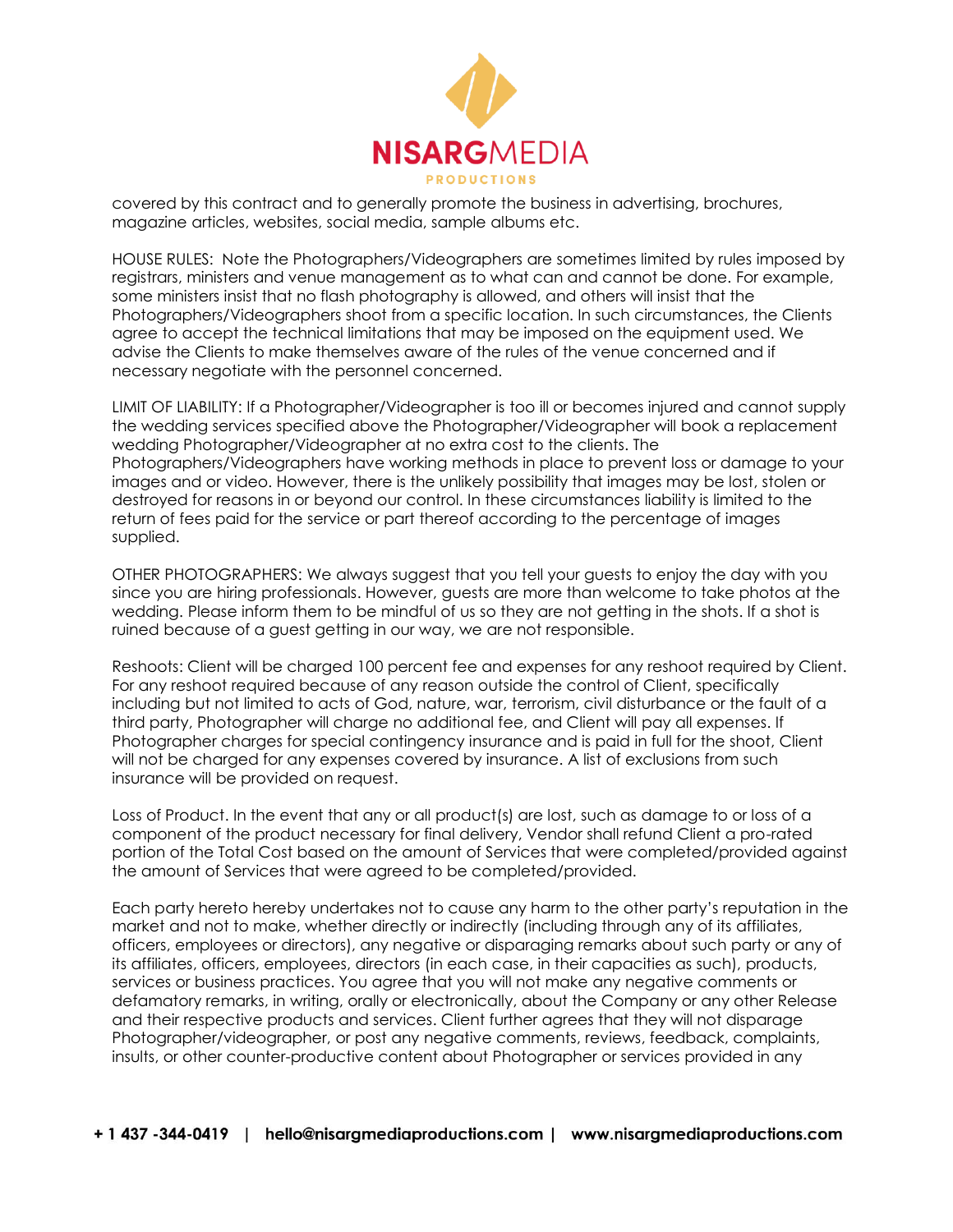

online forum, chat room, or message board, including but not limited to Facebook, Twitter etc.

# **GENERAL VIDEOGRAPHY TERMS**

Delivery Format: Videos will be delivered in "MP4" Format. Clients will NOT receive any raw footage from the highlight video/Main video.

Delivery Date: We agree to deliver the video within 90 days after the wedding. The video will be uploaded to YouTube/vimeo for easy sharing with your friends and family along with a download link. If a USB is included in your package then a meeting will be set up for that to be delivered.

Video Edit Revision: Only once revision will be made and any changes after first revision will be paid extra per hour. Revision should be given within 7 days of delivery.

RE-EDIT: If you want something edited in your highlight video you get one free re-edit. Any edits after will be charged on a hourly rate for editing, exporting and uploading.

MUSIC COPYRIGHT: We normally pick your first dance song to use over the highlight video or a song of your choice. There is a chance that YouTube will block the video because of copyright issues with the music label. In this event we would have to find another song to play over the video.

RAW RECORDING: Raw videos are recorded from a unmanned tripod and camera. We are not responsible if guests with their cellphones or cameras jump in front of the camera to take their own photos and block the view.

## **GENERAL PHOTOGRAPHY TERMS**

PHOTOGENIC ENVIRONMENTS CREATE PHOTOGENIC PHOTOS: We are limited on how good the images we take are based on our locations. Example, if we are in a small messy room doing your getting ready shots that will reflect in the photos. We will not clean for you.

MODEL RELEASE: The Clients grant the Photographers/Videographers consent to use the photographs and videos of the Clients on social media and for advertising purpose The Clients hereby release the Photographers/Videographers from all liability and claims regarding the images and video.

DELIVERY FORMAT: Images will be delivered in "JPG" format. Clients will NOT receive unedited "RAW" files.

All image sizes are determined by the photographer. Images cannot be altered in any way without express permission of the photographer. The Photographer/s will provide a pleasing colour balance but cannot guarantee exact colour matching owing to anomalous reflectance caused by a combination of certain dyes and materials especially man-made fibres. For a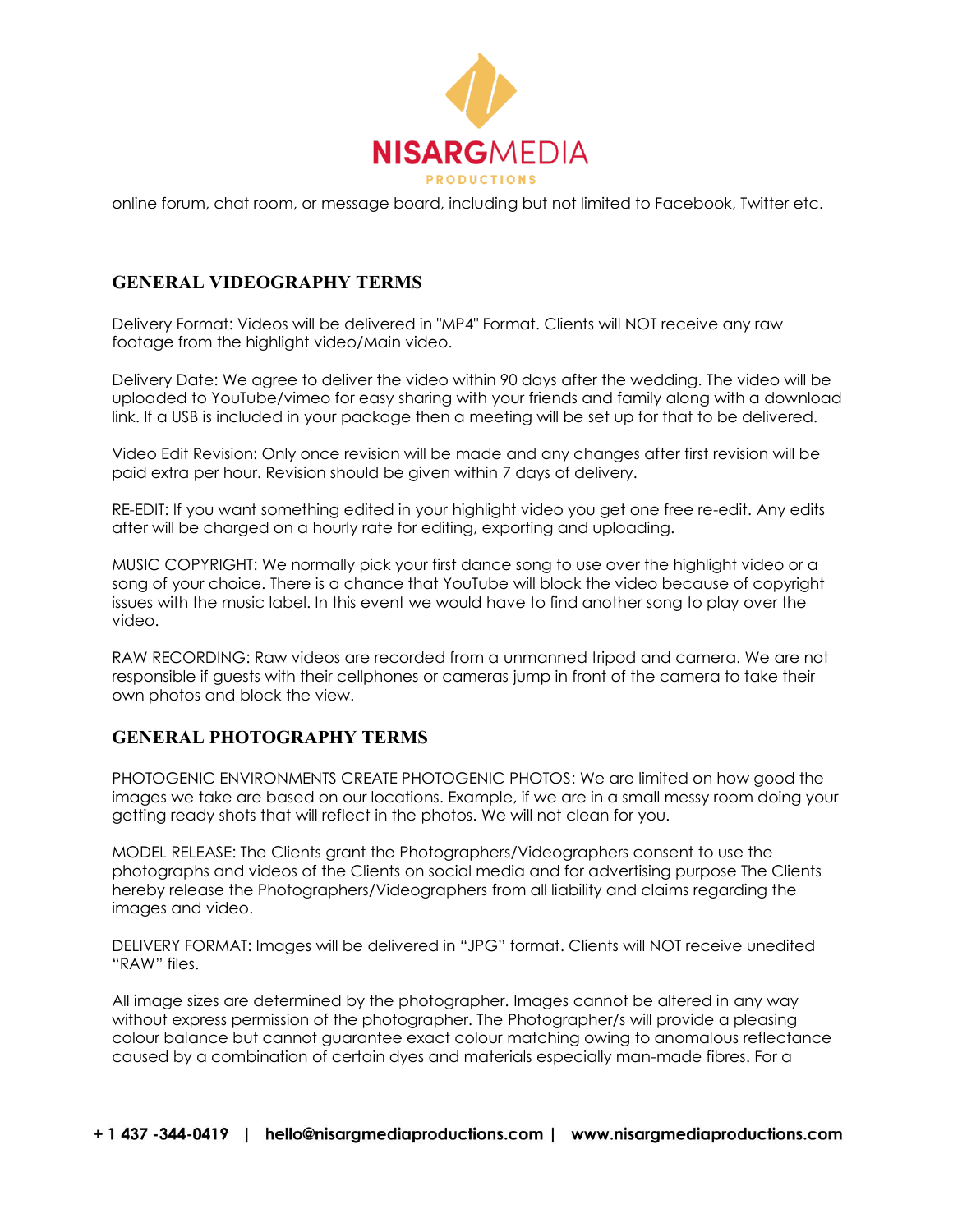

booking involving a church ceremony or at certain venues, the photographer's movements are sometimes restricted by the official in charge. The area from which the photographer is able to cover the ceremony may not be the photographer's choice and the photographer cannot accept responsibility for any obstructed view should this be the case.

### **Retouching**

All images will be adjusted for exposure, brightness, contrast, sharpness, etc the Photographer's judgement regarding these corrections and the number of images put forward to the Client for preview shall be deemed correct. Retouching, digital manipulation and artist finishing is available to the Client as an option at extra cost.

PHOTOS: After a wedding/Event, we go through eliminating any images that were blurry, test shots, unflattering, eyes closed or duplicate shots of group photos. Everything else will be edited and submitted to you. You will not receive any of the eliminated images.

DELIVERY DATE: The Photographer agrees to deliver the digital images by Dropbox/googledrive/wetransfer within 90 days after the wedding. The online gallery on Dropbox/wetransfer/googledrive will remain active for 7 days then taken down. If a USB is included in your package then a meeting will be set up for that to be delivered or we can mail it to your house.

#### **Delivery**

Any concerns from photography and videography deliveries we made needs to be raised with in 15 days from date of delivery. We will look into your concerns and try to help you in best possible way. Please note that once we have delivered, it very difficult for us do any changes based on your concerns.

In case of any rare, unfortunate circumstances on our part, the above assignment is to be cancelled then the advance taken shall be refunded without interest or a substitute team may be arranged. Instances where extra events or hours get changed or additional days get added to events, an extra cost will be charged.

Retrieval Photo/Videos – Min charge of \$250 after 3 months of delivery of photo-video.

ONE WEEK BEFORE: We will ask/ Update us if any changes for the final addresses of all the day's events such as start times, grooms getting ready location, brides getting ready location, venue and any other locations you wish to take photos/videos at.

OVERTIME: If you require the photographers/videographer to stay passed the agreed upon time then a fee of \$150+ per hour will be charged. 1 hour of notice must be given. This fee due before our departure from your wedding. Please have cash ready or create the etransfer ahead of time and give us the password at our departure. Photographers/videographers are not required to stay overtime, they will stay if available.

HIDDEN FEES: PERMITS/ENTRANCE/PARKING FEES: The CLIENT is responsible for acquiring all permits and necessary permission for all locations on which the Photographer/Videographer will be